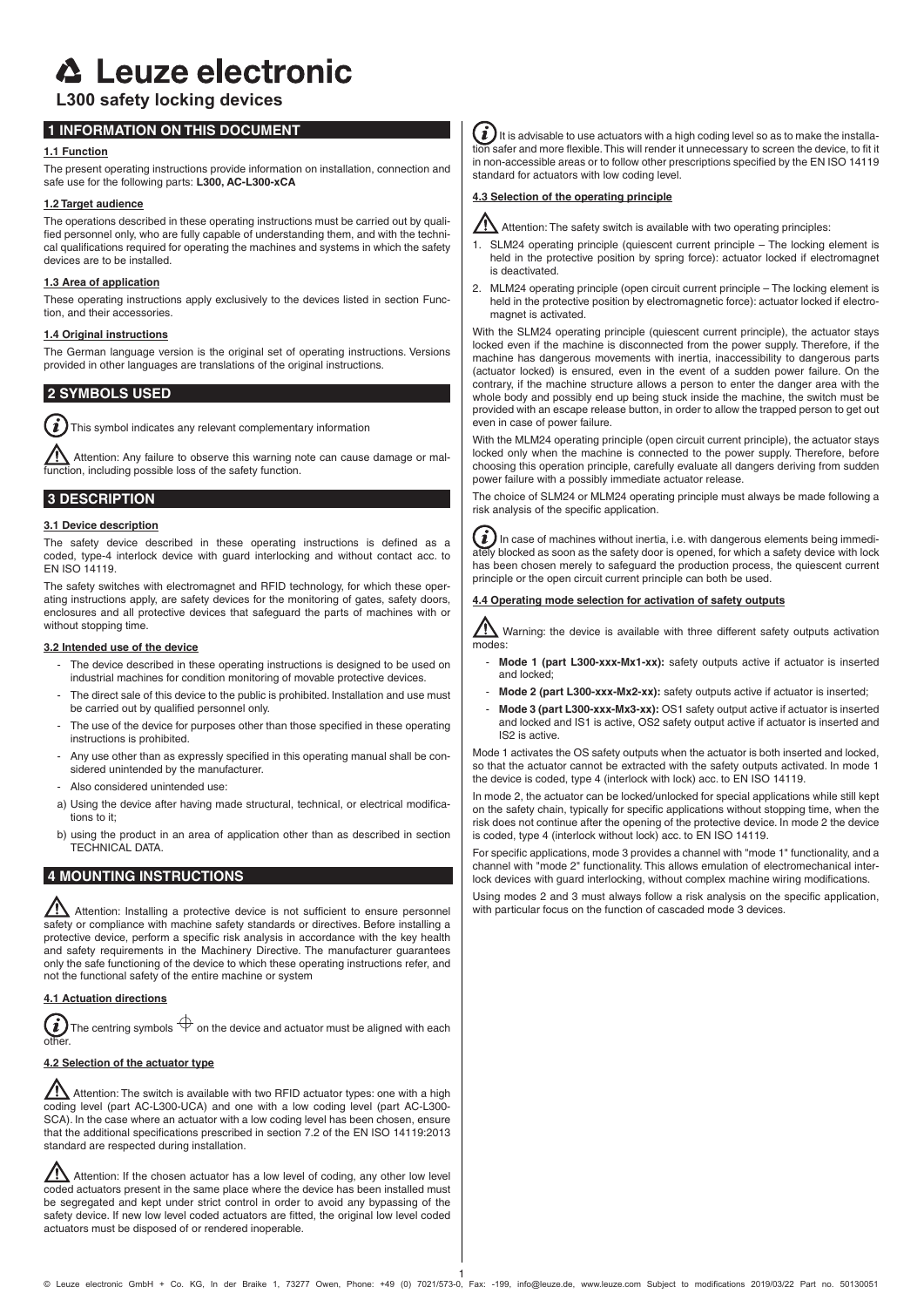#### **4.5 Mounting the device**



Before mounting the device: if necessary, it is possible to adjust the position of the head and the auxiliary release (if present) in order to turn the device to the most appropriate position for the specific application. Fully remove the 4 head screws in order to independently turn either the head or the auxiliary release over an arc of 270°.

 $\Lambda$  Attention: Do not force rotation beyond 270 $^{\circ}$  as this could cause damage to the device. Once adjustment is complete, re-tighten the head screws with a torque between 0.8 and 1.2 Nm.

Once the head of the device is in position, you must use the two safety screws supplied, in place of the two original screws, at opposite corners.



 $\sqrt{\phantom{a}}\phantom{a}$  Attention: Always fix the device with 4 M5 screws with property class 8.8 or higher, and flat seating heads. Install the screws with medium thread lock, and a number of threads engaged equal to or greater than the screw diameter. The device must never be fixed with less than 4 screws. Tighten the 4 M5 screws to a torque from 2 to 3 Nm.

 $\vec{l}$  ) It is advisable to install the device in the top part of the door, in order to prevent any dirt or work residues from getting inside the hole where the actuator is to be introduced. In order to avoid device bypassing, it is advisable to fix the device housing to the machine frame so that it cannot be removed.

## **4.6 Mounting the actuator to the protective device**



 $\sqrt{\phantom{a}}\phantom{a}$  Attention: As required by EN ISO 14119, the actuator must be fixed immovably to the door frame.

Always fix the actuator with 4 M5 screws with property class 8.8 or higher, and flat seating heads. Install the screws with medium thread lock, and a number of threads engaged equal to or greater than the screw

diameter. The actuator must never be fixed with less than 4 screws. Tighten the 4 M5 screws to a torque from 2 to 3 Nm.

After the fixing operation, it is mandatory to plug the holes of the 4 screws using the caps supplied. Using the caps is considered a supplementary measure to reduce the potential of actuator disassembly to a minimum, in accordance with EN ISO 14119.

For correct mounting, other means can also be used, such as rivets, non-removable one-way security screws or other equivalent mounting systems, as long as they can ensure adequate mounting.

## **4.7 Device-actuator alignment**



Attention: Although the device is designed to facilitate alignment between the device and actuator, excessive misalignment could damage the device. Periodically check the correct alignment between the safety device and its actuator.

Maximum misalignment permitted from the hole axis for rigid doors:  $\pm 2$  mm vertical and horizontal.

The actuator must not hit the outside of the actuator inlet area, and must not be used as a centering device for the safety door.

In the case of application on swing doors, check that the radius between the axis of the actuator and the axis of the hinge fitted on the door is greater than 150 mm.

Do not use a hammer for the adjustments, unscrew the screws and adjust the device manually, then tighten it in position.

This device is not suitable for applications in which the protective device with the permanently attached actuator allows misalignments such as the actuator shaft not entering through the corresponding hole of the device with the door completely closed.

 $(i$ The device is provided with a through hole for inserting the actuator. In the case where it is used in dusty places, make sure not to obstruct the outlet hole opposite the inlet hole. This way, any dust which may go inside the hole will always be allowed to come out of the opposite side.

#### **4.8 Escape release button**

Some of the device versions are provided with an escape release button in order to allow any personnel accidentally trapped inside the machine to get out. This button, complying with the EN ISO 14119 standard, directly acts on the lock mechanism and immediately releases the actuator regardless of the operating state of the device. Pressing this button causes:

- In mode 1: immediate deactivation of the OS1, OS2 safety outputs and of the O4 signal output;
- In mode 2: immediate deactivation of the O4 signal output only;
- In mode 3: immediate deactivation of the OS1 safety output and of the O4 signal output.

 $(i)$  This escape release button unlocks the protective device even if the device is powered on.

For correct installation of the escape release button, the following notes must be observed.

- The escape release button must be clearly visible from inside the machine.
- Button activation must be easy, immediate and independent from the machine operating state; for easier recognition of the button and explanation of its function, stickers are available in various languages.
- For an operator standing outside the machine, the escape release button must not be within immediate reach when the safety door is closed.
- To guarantee correct operation and safe resetting, a distance ranging from 10 to 35 mm must be kept between the wall on which the button is mounted and the escape release button.
- The release button sliding area is to be kept clean. Any ingress of dirt or chemical substance can compromise device operation.
- The personnel concerned must be adequately trained on correct button operation, so as to avoid any improper use (i.e. the button must not be used as a clothing hook).
- The escape release button must not be used as a machine emergency stop.

For installation on walls thicker than 20 mm, extensions are available for the release button.



For correct installation of the extensions, the following notes must be observed:

- Do not exceed an overall length of 500 mm between the release button and the device;
- Always use medium screw locking adhesive on every screw connection between button, extensions, and safety device;
- Avoid twisting or bending the release button, if necessary use an appropriate sliding guide (pipe or bush) when the button and its extensions exceed a length of 100 mm;
- Tightening torque for button and extensions from 4 to 5 Nm.

#### **4.9 Auxiliary release with a tool or lock**

Some of the device versions are provided with an auxiliary release in order to allow easy installation (release with a screwdriver) or to permit opening for authorized personnel only (lock release). Both these mechanical release devices act inside the safety device like the escape release button previously described. Therefore they also unlock the protective device in case of power failure. These auxiliary release may only be operated by qualified personnel who has received adequate training on the dangers deriving from their use.

.9.1 How to use the auxiliary release with a screwdriver



- Unscrew the locking screw with a PH1 cross-head screwdriver
- Turn the hexagon socket clockwise by 180°
- Do not force the hexagon socket beyond 180°

To avoid any improper use of the auxiliary release with a tool, it is advisable to seal the device through the appropriate hole found in the upper part, or to seal the screw cross head with a few drops of paint.

After each actuation, it is advisable to reseal the device.

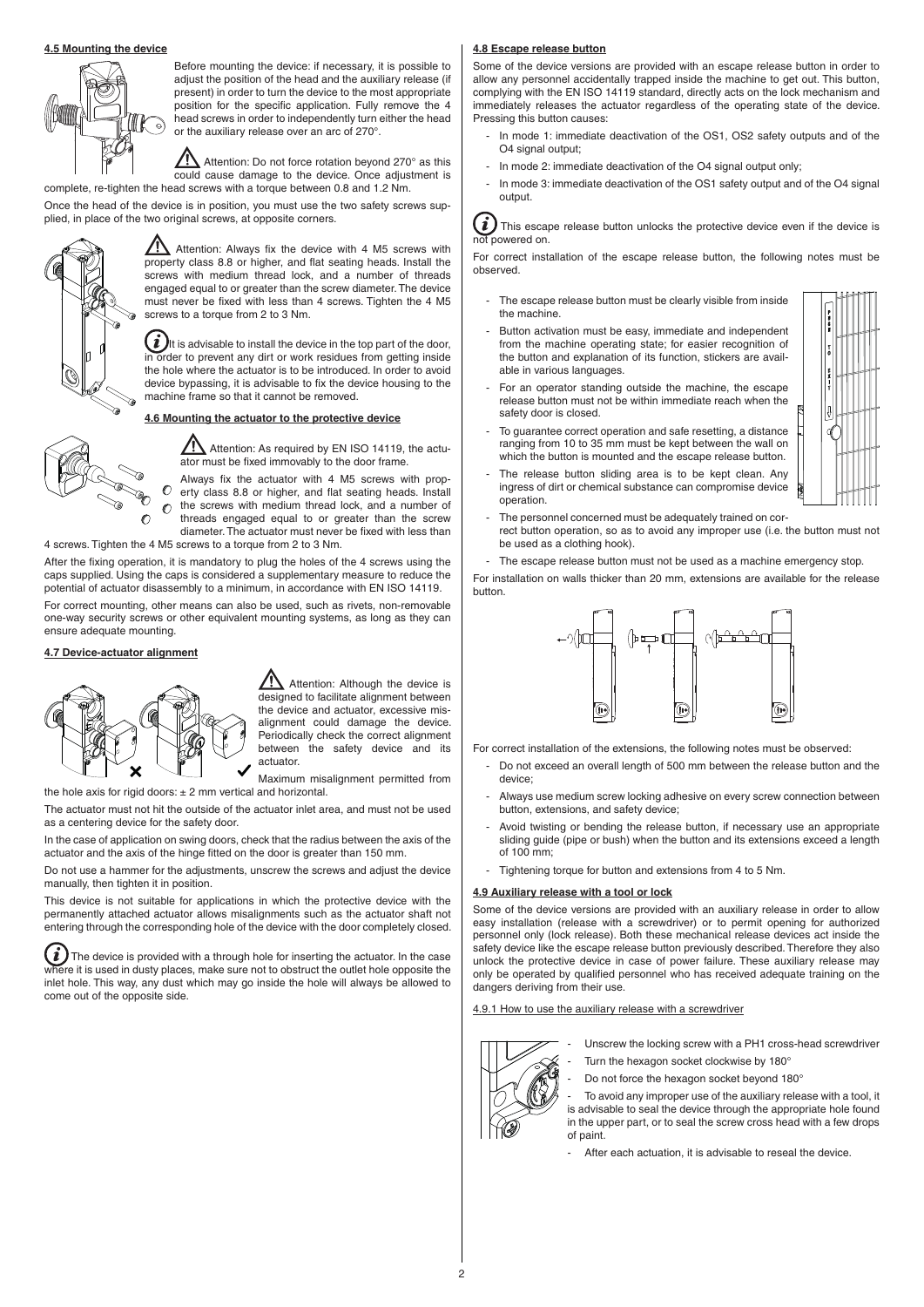## 4.9.2 How to use the auxiliary release with lock

- Open the protection cap.

place.

- Insert the key supplied with the device and turn clockwise by 180°.

- Do not force the key beyond 180°.

- Each time the key is extracted, close the rubber cap. - The release key must only be made available to the machine maintenance engineer and kept in a secluded
- The release key must not be made available to the

machine operator.

- Never leave the release key inserted in the device during normal machine operation.

 $(i)$  For particular applications, versions are available without any auxiliary release device.

## **4.10 Electrical connections of the device**

All L300 device models are supplied with a wire bridge between IE1 (pin 8) and IE2 (pin 9) of the internal terminal strip. This means that they are preset for "single-channel activation of the electromagnets" via I4 (pin 3 of the internal terminal strip). If this wire bridge is removed, electromagnet activation via IE1 and IE2 is mandatory.

 $\sqrt{\Lambda}$  Attention: The device is fitted with OSSD type semiconductor electronic safety outputs. These outputs behave differently from electromechanical contacts. Use and installation of a safety device with semiconductor outputs is only permitted if all characteristics of this particular type of outputs are known in detail.

#### 4.10.1 Internal terminal strip for devices with standard cover

To open the device cover, use a PH2 cross-head screwdriver, and tighten the screws to a torque between 0.8 and 1.2 Nm.





| <b>Internal</b><br>terminal<br>strip<br>for<br>switches |                 | <b>Connection</b>                                                                                 | M23 con-<br>nector,<br>12-pin | M12 con-<br>nector.<br>12-pin | M12 con-<br>nector,<br>8-pin<br>Stand-<br>alone<br>connection | M12 con-<br>nector<br>8-pin<br><b>Series</b><br>connection<br>with Y-con-<br>nectors |
|---------------------------------------------------------|-----------------|---------------------------------------------------------------------------------------------------|-------------------------------|-------------------------------|---------------------------------------------------------------|--------------------------------------------------------------------------------------|
| 1                                                       | A <sub>2</sub>  | Power supply<br>input 0 V                                                                         | 3                             | 3                             | 3                                                             | 3                                                                                    |
| 2                                                       | <b>B2</b>       | Auxiliary power supply<br>output 0 V                                                              | 3                             | 3                             | 3                                                             | 3                                                                                    |
| 3                                                       | 4               | Input for activation of<br>the electromagnet in<br>single-channel opera-<br>tion $(c)$            | 10                            | 10                            | 8                                                             | 8                                                                                    |
| 4                                                       | O <sub>3</sub>  | Signal output for<br>inserted actuator (d)                                                        | 5                             | 5                             | $\overline{2}$                                                | $\sqrt{2}$                                                                           |
| 5                                                       | O <sub>4</sub>  | Signal output for<br>inserted and locked<br>actuator (b) (d)                                      | 9                             | 9                             | 5                                                             | 5                                                                                    |
| 6                                                       | 13              | Actuator programming<br>input / reset                                                             | 8                             | 8                             | 6                                                             | $\sqrt{2}$                                                                           |
| 8                                                       | IE <sub>1</sub> | Input for activation of<br>the electromagnet in<br>two-channel operation                          | 10                            | 10                            | 1                                                             | /                                                                                    |
| 9                                                       | IE <sub>2</sub> | Input for activation of<br>the electromagnet in<br>two-channel operation                          | 12                            | 12                            | 1                                                             | I                                                                                    |
| 10                                                      | A1              | Power supply input<br>$+24$ VDC                                                                   | $\mathbf{1}$                  | $\mathbf{1}$                  | 1                                                             | $\mathbf{1}$                                                                         |
| 11                                                      | <b>B1</b>       | Auxiliary power supply<br>output<br>+24 VDC, max. 8 A                                             | 1                             | $\mathbf{1}$                  | 1                                                             | 1                                                                                    |
| 12                                                      | IS <sub>1</sub> | Safety input                                                                                      | $\overline{2}$                | 2                             | 1                                                             | $\overline{2}$                                                                       |
| 13                                                      | IS <sub>2</sub> | Safety input                                                                                      | 6                             | 6                             | $\sqrt{\phantom{a}}$                                          | 6                                                                                    |
| 14                                                      | 15              | EDM input (a)                                                                                     | 11                            | 11                            | 1                                                             | $\prime$                                                                             |
| 15                                                      | OS <sub>1</sub> | Safety output                                                                                     | 4                             | $\overline{4}$                | $\overline{4}$                                                | $\overline{\mathbf{4}}$                                                              |
| 16                                                      | OS <sub>2</sub> | Safety output<br>Attention: terminals 7, 17, 18, of the internal terminal strip must not be used. | 7                             | 7                             | $\overline{7}$                                                | $\overline{7}$                                                                       |

(a) Only L300-xxx-M5x version available.<br>(b) For article L300-xxx-M6x, the output signals the error state of the device.<br>(c) In single-channel actuation mode, inputs IE1 and IE2 must be short-circuited.

(d) For article L300-xxx-M7x, the O3 and O4 signal outputs have negative function logic (active ..<sub>.</sub>........<br>ignal low)

4.10.2 Internal terminal strip for devices with integrated command devices

The switch can be supplied with a cover equipped with one to three integrated command devices. The following table illustrates the standard connections for these devices. Other configurations are available on request.



| Internal terminal<br>strip for inte-<br>grated command<br>devices (a) |                                           | Connection                                |        |  |  |  |  |
|-----------------------------------------------------------------------|-------------------------------------------|-------------------------------------------|--------|--|--|--|--|
| 19                                                                    | Contact 1                                 |                                           |        |  |  |  |  |
| 20                                                                    |                                           | Device 1                                  |        |  |  |  |  |
| 21                                                                    | Contact 2                                 |                                           |        |  |  |  |  |
| 22                                                                    |                                           |                                           |        |  |  |  |  |
| 23                                                                    | Contact 1                                 |                                           | ◉<br>€ |  |  |  |  |
| 24                                                                    |                                           | Device 2                                  |        |  |  |  |  |
| 25                                                                    | Contact 2                                 |                                           |        |  |  |  |  |
| 26                                                                    |                                           |                                           |        |  |  |  |  |
| 27                                                                    | Contact 1                                 |                                           |        |  |  |  |  |
| 28                                                                    |                                           |                                           | 3      |  |  |  |  |
| 29                                                                    |                                           | Device 3                                  |        |  |  |  |  |
| 30                                                                    | Contact 2                                 |                                           | O      |  |  |  |  |
| 31                                                                    | Power supply input +24 VDC / device 1 LED |                                           |        |  |  |  |  |
| 32                                                                    | Power supply input +24 VDC / device 2 LED |                                           |        |  |  |  |  |
| 33                                                                    |                                           | Power supply input +24 VDC / device 3 LED |        |  |  |  |  |
| 34                                                                    | Power supply input 0 V / LED              |                                           |        |  |  |  |  |

(a) terminals 1-16, see section 4.10.1

4.10.3 Switch with integrated command devices and cable inlet



4.10.4 Switch with integrated command devices and M23 connector, 19-pin

| $\frac{9}{10}$<br>ĩ. |  |
|----------------------|--|
| ٠                    |  |
|                      |  |

6

| M23 connector,<br>19-pin | Connection                                                   |                                                 |                      |   |  |  |  |  |  |
|--------------------------|--------------------------------------------------------------|-------------------------------------------------|----------------------|---|--|--|--|--|--|
| 19                       | A2                                                           | Power supply input 0 V                          |                      |   |  |  |  |  |  |
| 19                       | <b>B2</b>                                                    | Auxiliary power supply input 0 V                |                      |   |  |  |  |  |  |
| 1                        | 4                                                            | Input for activation of electromagnet (c)       |                      |   |  |  |  |  |  |
| 8                        | O3                                                           | Signal output for inserted actuator (d)         |                      |   |  |  |  |  |  |
| 9                        | Signal output for inserted and locked actuator (b) (d)<br>O4 |                                                 |                      |   |  |  |  |  |  |
| 7                        | 13                                                           | Programming input for teaching in a new code    |                      |   |  |  |  |  |  |
| 6                        | A1                                                           | Power supply input +24 VDC                      |                      |   |  |  |  |  |  |
| 6                        | <b>B1</b>                                                    | Auxiliary power supply output +24 VDC, max. 8 A |                      |   |  |  |  |  |  |
| $\overline{2}$           | IS <sub>1</sub>                                              | Safety input                                    |                      |   |  |  |  |  |  |
| 3                        | IS <sub>2</sub>                                              | Safety input                                    |                      |   |  |  |  |  |  |
| 12                       | 15                                                           | EDM input (a)                                   |                      |   |  |  |  |  |  |
| 4                        | OS <sub>1</sub>                                              | Safety output                                   |                      |   |  |  |  |  |  |
| 5                        | OS <sub>2</sub>                                              | Safety output                                   |                      |   |  |  |  |  |  |
| 17                       |                                                              | Contact 1                                       |                      |   |  |  |  |  |  |
| 6                        |                                                              |                                                 | Device 1             |   |  |  |  |  |  |
| I                        |                                                              | Contact 2                                       |                      |   |  |  |  |  |  |
| $\prime$                 |                                                              |                                                 |                      |   |  |  |  |  |  |
| 15                       |                                                              | Contact 1                                       |                      |   |  |  |  |  |  |
| 6                        |                                                              |                                                 | Devices <sub>2</sub> |   |  |  |  |  |  |
| $\prime$                 |                                                              | Contact 2                                       |                      | 2 |  |  |  |  |  |
| $\prime$                 |                                                              |                                                 |                      |   |  |  |  |  |  |
| 10                       |                                                              | Contact 1                                       |                      |   |  |  |  |  |  |
| 11                       |                                                              |                                                 |                      | З |  |  |  |  |  |
| 13                       |                                                              |                                                 | Devices 3            |   |  |  |  |  |  |
| 14                       |                                                              | Contact 2                                       |                      | C |  |  |  |  |  |
| 18                       |                                                              | Power supply input +24 VDC / device 1 LED       |                      |   |  |  |  |  |  |
| 16                       | Power supply input +24 VDC / device 2 LED                    |                                                 |                      |   |  |  |  |  |  |
| $\prime$                 | Power supply input +24 VDC / device 3 LED                    |                                                 |                      |   |  |  |  |  |  |
| 19                       |                                                              | Power supply input 0 V / LED                    |                      |   |  |  |  |  |  |

Attention: terminals 7, 17, 18, of the internal terminal strip must not be used.<br>(a) Only L300-xxx-M5x version available.<br>(b) For article L300-xxx-M6x, the output signals the error state of the device.

(c) IE1 and IE2 are not available for this connector version. (d) For article L300-xxx-M7x, the O3 and O4 signal outputs have negative function logic (active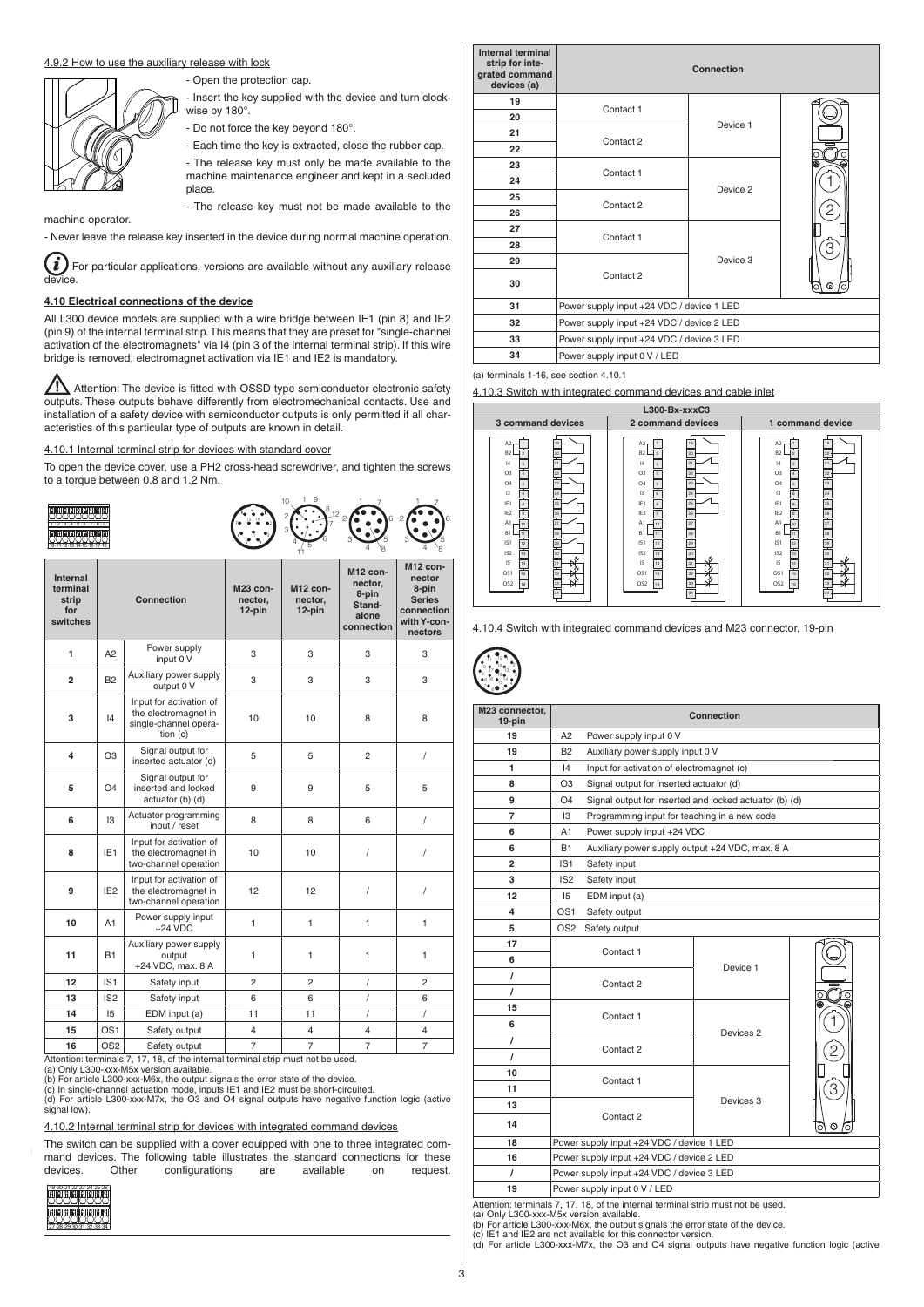

#### **4.11 RFID sensor switching points**

The RFID sensor on the device recognizes the actuator when placed in front of it. Within this field, the O3 signal output and the ACT LED are activated to signal the "protective device closed" state. In this state, it is possible to obtain protective device locking via the I4 (or IE1/IE2) input. After the locking operation, the LOCK LED and the O4 output are activated; at the same time the RFID sensor increases its switching distance, so as to ensure that no vibrations or impacts occurring with the protective device locked may cause the OS1, OS2 and O4 outputs to open accidentally. If the I4 input (or IE1/IE2) is activated or deactivated, without the actuator being present, the device does not carry out any locking and does not activate any of the OS1, OS2, or O4 outputs. In order to open the protection, I4 input (or IE1/IE2) must be used; with the protection released, the O4 output will be deactivated and the LOCK LED will be switched off. At this point, the RFID sensor will bring its intervention distance back to the initial values and, after the protective device has been opened, the O3 output and the ACT LED will be deactivated.



## **5 OPERATION**

## **5.1 Access monitoring**

These safety devices alone are not sufficient to protect any operators or maintenance engineers in the event of fully entering the danger zone, since any unintentional closing of a safety door behind them could allow the machine to be restarted. In case the machine restarting control is entirely entrusted to these switches, a device must be provided to avoid that risk, such as a lock-out/tag-out system which stops the machine from being restarted. A specifically designed lock-out/tag-out device is available as an accessory for this safety switch, which prevents any unintentional machine start up with the operator still inside (AC-L300-SH-LCK1-A3-P safety door handle; part number 50133287).

#### **5.2 Definitions**

Switch operating states:

• OFF: the device is off, not powered.

- POWER ON: status immediately following switching on, when the device carries out internal tests.
- RUN: status in which the device works normally.
- ERROR: error status in which the safety outputs are deactivated. Indicates that a fault is present inside or outside the device, such as:
- short circuit between safety outputs (OS1 and OS2),
- short circuit between a safety output and ground,
- short circuit between a safety output and the supply voltage.
- excessive misalignment between a switch and a locked actuator.
- excess of maximum holding force with failure of the relating device in locked condition,
- excess of maximum or minimum ambient temperature admitted.
- internal error.
- The safety functions are defined as follows.
	- Mode 1: 1.1 The OS safety outputs must be deactivated when the actuator is detected as unlocked. 1.2 The OS safety outputs must be deactivated when the actuator is no longer detected.
		- 1.3 The OS safety outputs must be deactivated when at least one safety input (IS1 or IS2) is not active.
	- Mode 2: 2.1 The OS safety outputs must be deactivated when the actuator is no longer detected.
		- 2.2 The OS safety outputs must be deactivated when at least one safety input (IS1 or IS2) is not active.
	- Mode 3: 3.1 The OS1 safety output must be deactivated when the actuator is detected as unlocked. 3.2 The OS2 safety output must be deactivated when the actuator is
		- no longer detected. 3.3 The OS1 safety output must be deactivated when the IS1 safety

input is not active. 3.4 The OS2 safety output must be deactivated when the IS2 safety

input is not active.

In all operating modes, the device must keep the protective device closed and locked when the electromagnet is active (MLM24 operating principle) or inactive (SLM24 operating principle) and the applied force is lower than the declared FZh value.

• External Device Monitoring (EDM) is a function (available depending on the device model) that allows the device to monitor the state of external contactors. Activation and deactivation of external contactors must follow the state of the L300 switch safety outputs within a maximum delay.

## **5.3 Operation description**

Note: The following operation description refers to a device with safety outputs active when the protection is closed and locked (mode 1).

A device with safety outputs activated by closing the protective device (mode 2) differs from the above operating mode for the fact that the safety outputs OS1 and OS2 are activated without the f4 function verifying the protective device locking.

Mode 3 differs, in that OS1 is activated when the protective device is closed and locked, and OS2 with protective device closed.

After being correctly installed by following the present instructions, the safety device can be supplied with power. The block diagram below shows 5 logically linked sub-functions of the safety device.



In the initial "POWER ON" status, function f0 of the safety device carries out an internal self-diagnosis which, if successfully completed, brings the device to the "RUN" operating state. If the test is not passed due to an internal fault, the device enters the "ERROR" status.

On EDM versions, at power on, the EDM signal is checked and it must be active within 500 ms from device startup. If the EDM signal is not present after this time span has elapsed, function f5 puts the device in the "FAULT" operating state.

The "RUN" operating state indicates normal operation: Function f1 evaluates the state of the IS1 and

IS2 inputs, while at the same time function f2 checks that the actuator is present, and function f4 checks that the actuator has been locked.

In the EDM versions the f5 function verifies the coherence of the EDM signal during operating state changes and when the safety outputs are off.

When these three conditions occur, function f3 of the device activates the OS1 and OS2 safety outputs.

The IS1 and IS2 inputs of the device are usually actuated simultaneously and therefore they are monitored, in terms of their state and their coherence. The device deactivates the safety outputs and signals the state of non-coherent inputs by means of IN LED green/orange flashing, in the case where only one of the two inputs is deactivated. In order to reactivate the safety outputs, both inputs have to be deactivated and subsequently reactivated.

During the RUN state, function f0 cyclically carries out internal tests in order to detect any faults. Any internal error being detected brings the device to the "ERROR" state (PWR LED with red fixed light), which immediately deactivates the safety outputs.

The "ERROR" state can be reached even in the case of short circuits occurring between the safety outputs (OS1 and OS2) or a short circuit of an output towards earth or towards the power supply. Also in this case, function f3 deactivates the safety outputs, and the error status is indicated by the OUT LED red flashing light.

The O3 signal output is activated during the "RUN" state when the actuator is inserted in the device, regardless of the state of the IS1and IS2 inputs. The state of this output is displayed by means of the ACT LED.

The O4 signal output is activated during the "RUN" state when the actuator has been inserted and locked inside the device, regardless of the state of the IS1and IS2 inputs. The state of this output is displayed by means of the LOCK LED.

The actuator lock or unlock command is transmitted to the device through the I4 input. I3 input has different functions, depending on the state of the L300:

- Actuator inserted but not locked: I3 activates the "Teaching an actuator" function (see section 5.4).
- L300 in error state: I3 activates the reset function (see section 5.5)
- Actuator inserted and locked: I3 without function.

#### **5.4 Actuator replacement**

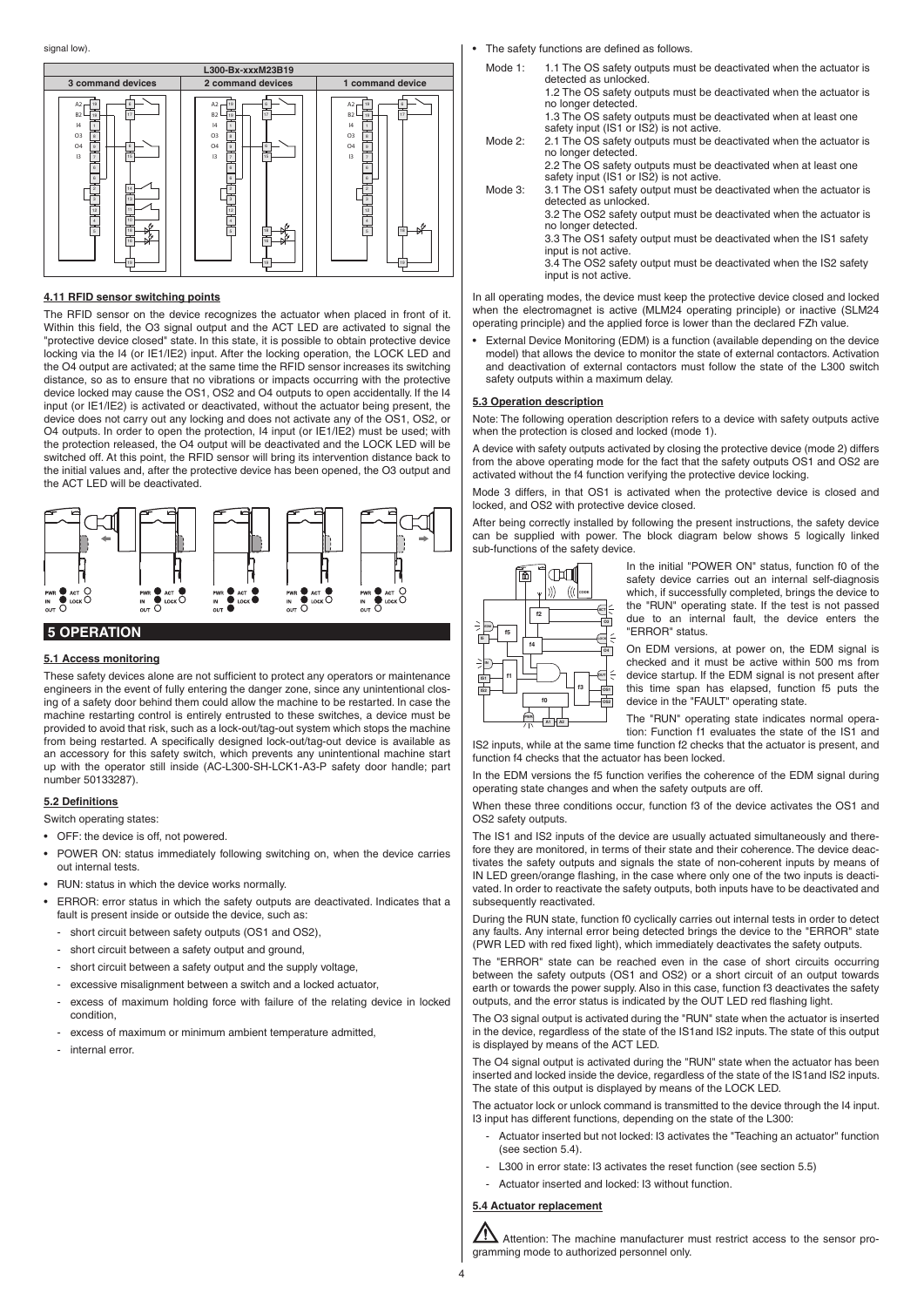The I3 input can be used, at all times, to replace the coded actuator with a second actuator. By activating this input, the device gets ready for programming mode with the IN LED orange light flashing, it deactivates all the OS1, OS2, O3 and O4 outputs and then releases the actuator. Keep the input active while inserting the second actuator. Acquisition of the second actuator is confirmed by the IN LED switching off and by four flashes of the ACT LED. At this point, it is possible to deactivate the I3 input. The device will automatically be brought to the restart state and the first actuator is no longer detected.

The second actuator will have to be adequately fixed to the protective device as explained in section MOUNTING INSTRUCTIONS.

This operation must not be carried out as a repair or maintenance operation. In the case where the device stops working correctly, replace the entire device and not just the actuator.

## **5.5 Reset input**

The following error states due to a device external failure can be reset using the I3 input:

- a short circuit or overload of safety outputs (OS1 and OS2),
- short circuit between a safety output and the supply voltage,
- excessive misalignment between a safety device and a locked actuator.

## **5.6 Series connection with safety modules**

It is possible to install several devices in cascade connection up to a maximum number of 32 units, while maintaining safety category 4 / PL e according to EN ISO 13849-1 and SIL CL 3 integrity level according to EN 62061.

Check that the PFHd and MTTFd values of the system comprising the series connection of devices and the whole safety circuit meet the SIL/PL requirements prescribed for the application.



When connecting the devices in series as described above, observe the following:

- Connect the inputs of the first device in the chain to the power supply.
- The OS1 and OS2 safety outputs of the last device in the chain must be connected to the safety circuit of the machine.
- Where a safety module is used, check that the properties of OS1/OS2 safety outputs are compatible with the safety module inputs (see section INTERFACING).
- Observe the limits of the output cable stray capacitance, as specified in the electrical data (see section TECHNICAL DATA).
- Check that the cascade response time fulfills the requirements of the safety function to be obtained.
- The chain response time must be calculated taking into account the response time of each device.
- When using Y-cables for series connection, special attention must be paid to the flowing currents, cable cross-sections and cable lengths in order to ensure that the supply voltage of the components at the end of the series connection is within the specified electrical limits of the L300 during operation.

## **5.7 Operating states**

| <b>PWR</b><br><b>LED</b> | IN<br>LED                          | <b>OUT</b><br>LED         | <b>ACT</b><br>LED         | <b>LOCK</b><br>LED        | <b>EDM</b> <sup>a</sup>   | <b>Device</b><br>status | <b>Description</b>                                                                                             |
|--------------------------|------------------------------------|---------------------------|---------------------------|---------------------------|---------------------------|-------------------------|----------------------------------------------------------------------------------------------------------------|
| $\Omega$                 | $\Omega$                           | O                         | O                         | $\Omega$                  | O                         | OFF                     | Device switched off.                                                                                           |
| green/<br>red            | Flashing Flashing<br>green/<br>red | Flashing<br>areen/<br>red | Flashing<br>green/<br>red | Flashing<br>areen/<br>red | Flashing<br>green/<br>red | <b>POWER</b><br>ON      | Internal tests at switching on.                                                                                |
| Green                    | $\Omega$                           | O                         | $\ast$                    | $\ast$                    | Green                     | <b>RUN</b>              | Safety inputs of the device<br>not active.                                                                     |
| Green                    | Green                              | $\ast$                    | $\ast$                    | $\ast$                    | ⋇                         | <b>RUN</b>              | Activation of safety inputs.                                                                                   |
| Green                    | Green /<br>orange,<br>flashing     | $\Omega$                  | $\ast$                    | $\ast$                    | $\ast$                    | <b>RUN</b>              | Noncoherent safety inputs.<br>Recommended action: check<br>input signal activation and/or<br>wiring of inputs. |

| <b>PWR</b><br>LED | IN<br>LED | OUT<br><b>LED</b> | <b>ACT</b><br>LED | <b>LOCK</b><br><b>LED</b> | <b>EDM<sup>a</sup></b> | <b>Device</b><br>status | <b>Description</b>                                                                                                                                                                                      |
|-------------------|-----------|-------------------|-------------------|---------------------------|------------------------|-------------------------|---------------------------------------------------------------------------------------------------------------------------------------------------------------------------------------------------------|
| Green             | $\ast$    | $\ast$            | Green             | $\ast$                    | $\ast$                 | <b>RUN</b>              | Actuator in safe area. O3<br>signal output active.                                                                                                                                                      |
| Green             | $\ast$    | $\ast$            | $\ast$            | Red,<br>flashing          | $\ast$                 | <b>RUN</b>              | Noncoherent inputs IE1<br>and IE2 for electromagnet<br>activation.                                                                                                                                      |
|                   |           |                   |                   |                           |                        |                         | Recommended action: check<br>input signal activation and/or<br>wiring of inputs.                                                                                                                        |
| Green             | $\ast$    | $\ast$            | Green             | Green                     | O                      | <b>RUN</b>              | Actuator in safe area and<br>locked, O3 and O4 outputs<br>active.                                                                                                                                       |
| Green             | Green     | Green             | Green             | Green                     | O                      | <b>RUN</b>              | Mode 1: activation of IS1 and<br>IS2 safety inputs. Actuator<br>in safe area and locked. O3,<br>O4, OS1 and OS2 outputs<br>active.                                                                      |
| Green             | Green     | Green             | Green             | ⋇                         | O                      | <b>RUN</b>              | Mode 2: activation of IS1 and<br>IS2 safety inputs. Actuator<br>in safe area. O3, OS1, and<br>OS2 outputs active.                                                                                       |
| Green             | Orange    | Orange            | Green             | Green                     | $\Omega$               | <b>RUN</b>              | Mode 3: Actuator present,<br>protective device closed<br>and locked, IS1 active, IS2<br>not active, OS1 active, OS2<br>not active                                                                       |
| Green             | Green     | Orange            | Green             | O                         | $\Omega$               | <b>RUN</b>              | Mode 3: Actuator present,<br>protective device closed<br>and not locked, IS1 and IS2<br>active, OS1 not active, OS2<br>active                                                                           |
| Green             | $\ast$    | Red,<br>flashing  | $\ast$            | $\ast$                    | $\ast$                 | <b>ERROR</b>            | Error on safety outputs.<br>Recommended action:<br>check for any short circuits<br>between the outputs, outputs<br>and ground or outputs and<br>power supply, then restart<br>the device.               |
| Green             | O         | O                 | Red,<br>flashing  | O                         | O                      | <b>ERROR</b>            | Actuator detection error.<br>Check for physical integrity<br>of the device. In case of<br>damage, please replace the<br>entire device. If undamaged,<br>realign the actuator and<br>restart the device. |
| Red               | $\Omega$  | $\Omega$          | $\Omega$          | $\Omega$                  | $\Omega$               | <b>ERROR</b>            | Internal error. Recommended<br>action: restart the device. If<br>the fault persists, replace<br>the device.                                                                                             |
| Red,<br>flashing  | $\Omega$  | $\Omega$          | $\Omega$          | O                         | $\Omega$               | <b>ERROR</b>            | Temperature error: outside<br>the permissible range                                                                                                                                                     |
| Green             | $\ast$    | O                 | $\ast$            | $\ast$                    | Green                  | <b>RUN</b>              | EDM signal active (external<br>relay off) <sup>a</sup>                                                                                                                                                  |
| Green             | Green     | Green             | Green             | Green                     | O                      | <b>RUN</b>              | EDM signal not active (exter-<br>nal relay on) <sup>a</sup>                                                                                                                                             |
| Green             | O         | O                 | O                 | O                         | Red,<br>flashing       | <b>ERROR</b>            | Error in EDM function a                                                                                                                                                                                 |
| $-11$             | 1.1.100   | $\overline{1}$    | $\ell = 1$        |                           | <b>SELL ALL</b>        | 1.000115                |                                                                                                                                                                                                         |

 $(a)$  = only available with the L

## **5.8 Interfacing**

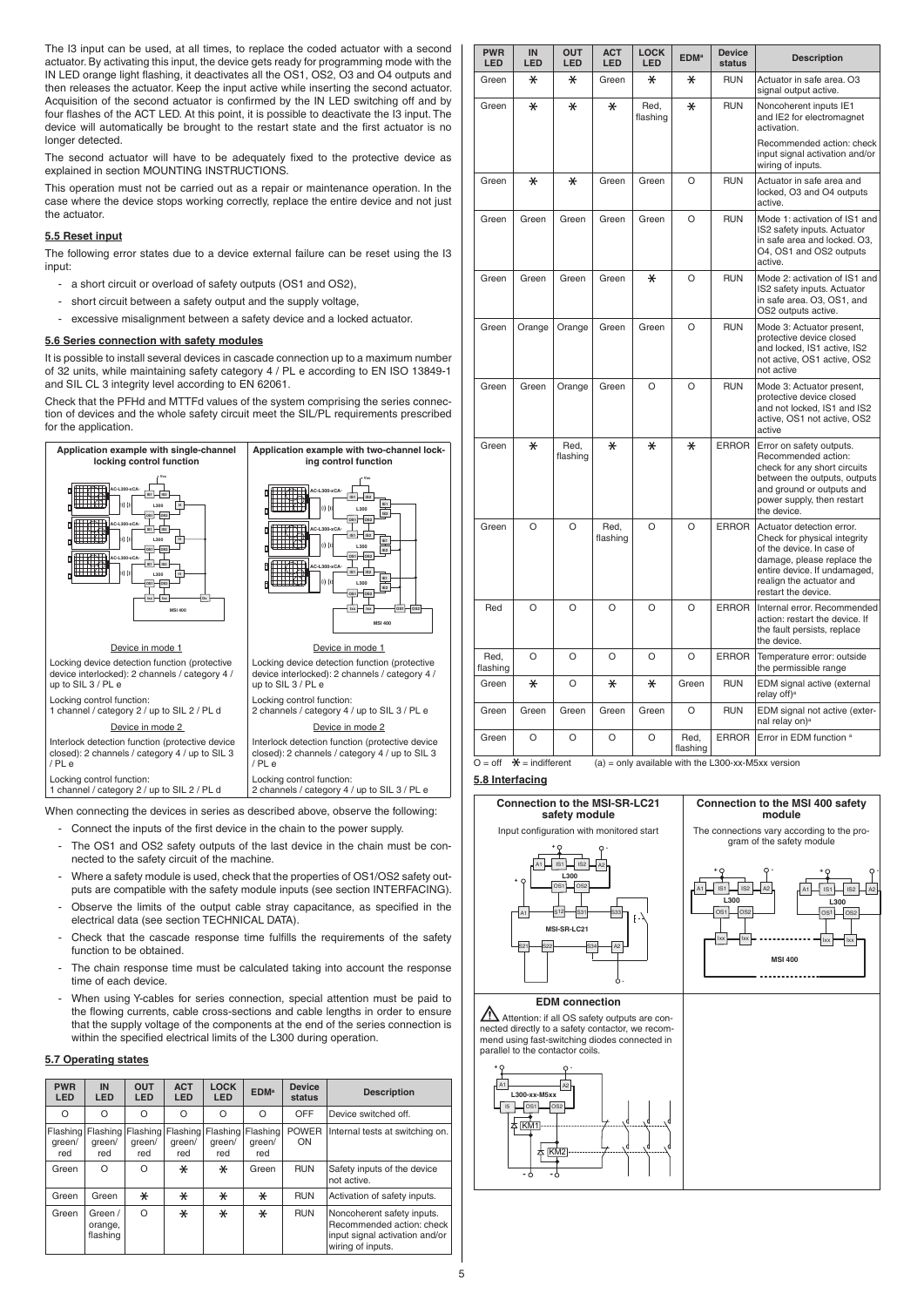## **6 INSTRUCTIONS FOR PROPER USE**

## **6.1 Installation**

 $\overline{\Delta}$  Attention: The installation must exclusively be carried out by qualified personnel. The OS1 and OS2 safety outputs of the device must be connected to the safety circuit of the machine. The O3 and O4 signal outputs are not safety outputs and cannot be used individually in a safety circuit to determine the "protection closed" state.

- Do not stress the device with bending and torsion.
- Do not modify the device for any reason whatsoever.
- Do not exceed the tightening torques specified in the present operating instructions.
- The device carries out a personnel protection function. Any inadequate installation or tampering can cause people serious injuries and even death as well as property damage and financial losses.
- These devices must not be bypassed, removed, turned or disabled in any other way.
- If the machine where the device is installed is used for a purpose other than the intended use, the device may not provide efficient personnel protection.
- The safety category of the system (according to EN ISO 13849-1), including the safety device, also depends on the external devices connected to it and their type.
- Before installation, make sure the device is not damaged in any part.
- Before installation, ensure that the connection cables are not powered.
- Avoid excessive bending of connection cables in order to prevent any short circuits or power failures.
- Do not paint or varnish the device.
- Do not drill the device.
- Do not use the device as a support or rest for other structures, such as cable ducts or sliding guides.
- Before commissioning, make sure that the entire machine (or system) complies with all applicable standards and EMC directive requirements.
- The device fitting surface must always be smooth and clean.
- Should the installer be unable to fully understand the documents, the product must not be installed and the necessary assistance may be requested from the manufacturer (see section SUPPORT).
- Check for correct switching of the outputs and correct operation of the system comprising the device and associated safety module before commissioning the machine and in regular intervals.
- In proximity of the device do not carry out arc welding, plasma welding, or any other process that may generate electromagnetic fields of intensity higher than the limits prescribed by the standards, even when the device is off. Where welding operations are to be carried out in the proximity of the previously installed device, it must first be moved away from the work area.
- When the device is installed on a mobile door frame and the actuator is installed on a mobile door, check that the device isn't damaged by simultaneous opening of the frame and the door.
- After installation, check for correct operation of the auxiliary release (if present) and the escape release button.
- Always attach these operating instructions to the manual of the machine in which the device is installed.
- These operating instructions must be kept available for consultation at any time and for the whole period of use of the device.

#### **6.2 Not to be used in the following areas**

- An environment where continuous temperature changes cause condensation inside the device.
- An environment where the application causes the device to be subject to strong impact or vibration.
- An environment where explosive or flammable gases are present.
- An environment where the device may become coated with ice.
- An environment containing strongly aggressive chemicals, where the products coming into contact with the device may impair its physical or functional integrity.

#### **6.3 Mechanical limit stop**

Attention: The door must always be provided with an independent mechanical limit stop at the end position.

Do not use the device as mechanical limit stop for the door.

## **6.4 Maintenance and function tests**

 $\sqrt{\!1}$  Attention: Do not disassemble or try to repair the device. In case of any malfunction or fault, replace the entire device.

 $\sqrt{\frac{1}{1}}$  Attention: In case of any damage or wear, the entire device with actuator must be replaced. Correct operation cannot be guaranteed when the device is deformed or damaged.

- The device installer is responsible for establishing the sequence of function tests to which the installed device is to be subjected to before machine commissioning and during maintenance intervals.
- The testing sequence can vary according to machine complexity and circuit

diagram, therefore the functional test sequence detailed below is to be considered as minimal and not exhaustive.

- Perform the following sequence of checks before the machine is commissioned and at least once a year (or after a prolonged shutdown):
- 1. Lock the protective device and start the machine. It must be impossible for the protective device to be opened.
- 2. Try to start the machine while the protective device is open. The machine must not start.
- 3. Check correct actuator to device alignment. If the actuator insertion opening is worn, replace the entire device and actuator assembly.
- 4. When the escape release button (if present) is pressed, the protective device must open freely and the machine must not start. Each time the escape release button is activated, the machine must stop and the safety door must open immediately. The escape release button must slide freely and be tightly screwed in. The signs placed inside the machine, indicating the function of the escape release button (if fitted), must be intact, clean and clearly readable.
- 5. When the auxiliary release (if present) is activated, the protective device must open freely and the machine must not start (for devices with mode 3, check that the machine shows the expected behavior)
- 6. If the protective device is closed but not locked, it must not be possible for the machine to start (not applicable in mode 2, for devices with mode 3, check that the machine shows the expected behavior).
- 7. All external parts must be undamaged.
- 8. If the device is damaged, replace it completely.
- 9. The actuator must be securely locked to the safety door. Check that none of the operating personnel's tools can be used to disconnect the actuator from the door.
- 10. The device has been created for applications in dangerous environment, therefore its mission time is limited. 20 years after its production date, the device must be totally replaced, even when still working. The production date is placed next to the part number (see section MARKINGS).

## **6.5 Wiring**

 $\sqrt{\frac{1}{1}}$  Attention: Check that the supply voltage is correct before powering the device.

- Keep the loading within the reference values of the respective electrical usage categories.
- Only connect and disconnect the device when the power is off.
- Discharge static electricity before handling the product, by making contact with a metal mass connected to earth. Any strong ESD could damage the device.
- Power the safety device and other connected components from one single SELV-type source and in conformity with the relevant standards.
- Always connect the protection fuse (or equivalent device) in series with the power supply for each device.
- During and after mounting, do not pull the electrical cables connected to the device.
- At the end of the wiring, check that no contaminating element has been introduced inside the device.
- Before closing the housing cover verify the correct positioning of the gaskets.
- Verify that the cables, wire-end sleeves, cable numbering systems and any other parts do not obstruct the cover from closing correctly or if pressed between them do not damage or compress internal parts.
- During and after mounting, do not pull the electrical cables connected to the device. If traction is applied to the cables (not supported by an appropriate cable gland), internal parts of the device may be damaged.
- The device contains two PUSH-IN spring-operated terminal strips for connecting the following electrical leads.
- The cross section of wires or leads with wire-end sleeves:
- at least 0.34 mm<sup>2</sup> (AWG 22) and no more than 1.5 mm<sup>2</sup> (AWG 16).
- The cross section of leads with welded-on wire-end sleeves:
- at least 0.34 mm<sup>2</sup> (AWG 22) and no more than 0.75 mm<sup>2</sup> (AWG 18).
- Stripping length of electrical leads: min. 8 mm max. 12 mm.

#### **6.6 Additional prescriptions for safety applications with personal protection functions**

Provided that all previous prerequisites are fulfilled, and the devices installed are intended to ensure personnel protection, the following additional regulations are also to be observed.

Device operation implies the knowledge and observation of the following standards: EN 60947-5-3, EN ISO 13849-1, EN 62061, EN 60204-1, EN ISO 14119, EN ISO 12100.

#### **6.7 Limitations of use**

- By connecting the two electromagnet activation inputs IE1, IE2 on two distinct channels to two OSSD safety outputs of a safety PLC or safety module, the device can be used as a component with interlocking functions in a safety system with safety category 4 /PL e according to EN ISO 13849-1 and safety integrity level SIL CL 3 according to EN 62061.
- By connecting both electromagnet activation inputs IE1 and IE2 to the same channel, or by connecting the I4 input only after having short-circuited the two electromagnet activation inputs IE1 and IE2, the device can be used as a component with locking functions in a safety system with safety category 2 / PL d according to EN ISO 13849-1 and safety integrity level SIL CL 2 according to EN 62061. Any fault on the single I4 activation line of the electromagnets can cause the actuator to be released, and the safety outputs switched off.
- Use the device following the operating instructions, complying with its operation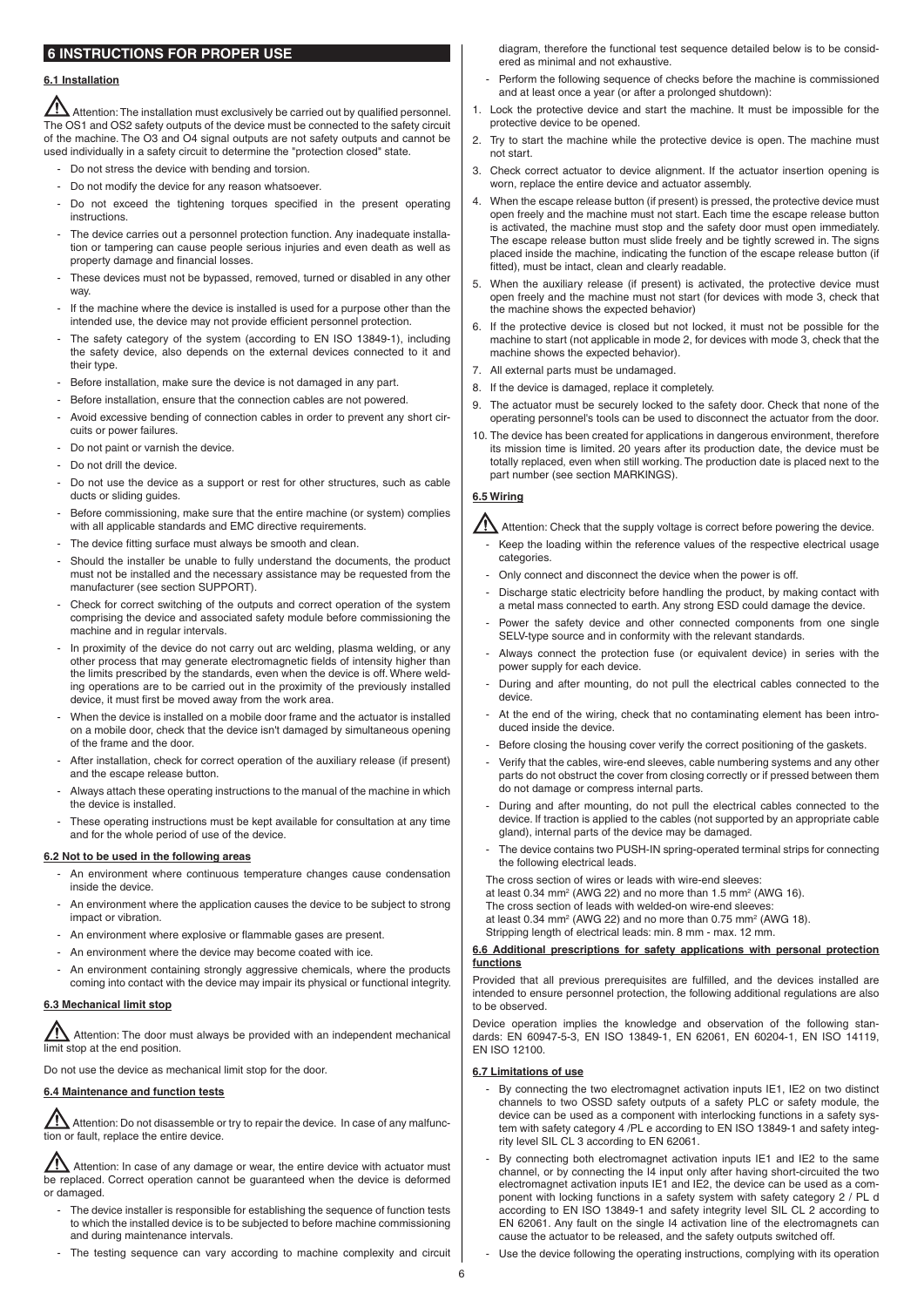|                                    | limits and the valid safety regulations.                                                                                                                                 |              |                                 |                                                          |                                        |                   | Electromagnet switch-on time:                                                                                                                                                                                                                                                                                  | 100% ED                                               |                                                         |
|------------------------------------|--------------------------------------------------------------------------------------------------------------------------------------------------------------------------|--------------|---------------------------------|----------------------------------------------------------|----------------------------------------|-------------------|----------------------------------------------------------------------------------------------------------------------------------------------------------------------------------------------------------------------------------------------------------------------------------------------------------------|-------------------------------------------------------|---------------------------------------------------------|
|                                    | - The devices have precise application limitations (minimum and maximum ambi-                                                                                            |              |                                 |                                                          |                                        |                   | Electromagnet power consumption:                                                                                                                                                                                                                                                                               | 9 W                                                   |                                                         |
|                                    | ent temperature, mechanical working life, IP degree of protection, etc.) Each of                                                                                         |              |                                 |                                                          |                                        |                   | Degree of contamination:                                                                                                                                                                                                                                                                                       | 3 according to EN 60947-1                             |                                                         |
|                                    | these limitations must be met by the device.                                                                                                                             |              |                                 |                                                          |                                        |                   | 8.3.1 Electrical data of IS1/IS2/I3/I4/I5/IE1/IE2/EDM inputs                                                                                                                                                                                                                                                   |                                                       |                                                         |
|                                    | The manufacturer's liability is to be excluded in the following cases:                                                                                                   |              |                                 |                                                          |                                        |                   | Nominal operating voltage $U_{\text{at}}$ :<br>Rated current consumption $I_{\alpha}$ :                                                                                                                                                                                                                        | 24 VDC<br>5 mA                                        |                                                         |
|                                    | 1. Use not conforming to the intended purpose;                                                                                                                           |              |                                 |                                                          |                                        |                   | 8.3.2 Electrical data of OS1/OS2 safety outputs                                                                                                                                                                                                                                                                |                                                       |                                                         |
|                                    | 2. Failure to adhere to these instructions or regulations in force;                                                                                                      |              |                                 |                                                          |                                        |                   | Nominal operating voltage $U_{\infty}$ :                                                                                                                                                                                                                                                                       | 24 VDC                                                |                                                         |
|                                    | 3. Mounting work not carried out by qualified and authorized personnel;                                                                                                  |              |                                 |                                                          |                                        |                   | Output type:                                                                                                                                                                                                                                                                                                   | OSSD, PNP                                             |                                                         |
|                                    | 4. The omission of function tests.                                                                                                                                       |              |                                 |                                                          |                                        |                   | Maximum current for output $I_{\text{eq}}$ :                                                                                                                                                                                                                                                                   | 0.25A                                                 |                                                         |
|                                    | Please contact customer service for the cases listed below, before proceeding                                                                                            |              |                                 |                                                          |                                        |                   | Minimum current for output $I_{m2}$ :<br>Therm. nominal current $I_{\text{th2}}$ :                                                                                                                                                                                                                             | 0.5 <sub>m</sub> A<br>0.25A                           |                                                         |
|                                    | with the installation (see section SUPPORT):                                                                                                                             |              |                                 |                                                          |                                        |                   | Usage category:                                                                                                                                                                                                                                                                                                |                                                       | DC-13; U <sub>e2</sub> =24 VDC, I <sub>e2</sub> =0.25 A |
|                                    | a) Nuclear power stations, trains, airplanes, motorcars, incinerators, medical                                                                                           |              |                                 |                                                          |                                        |                   | Short-circuit detection:                                                                                                                                                                                                                                                                                       | Yes                                                   |                                                         |
|                                    | appliances or any other applications where the safety of two or more persons<br>depends on correct device operation;                                                     |              |                                 |                                                          |                                        |                   | Overcurrent protection:<br>Internal self-resetting protection fuse:                                                                                                                                                                                                                                            | Yes<br>1.1A                                           |                                                         |
|                                    | b) Applications not contemplated in these operating instructions.                                                                                                        |              |                                 |                                                          |                                        |                   | Time for deactivation pulses on safety                                                                                                                                                                                                                                                                         |                                                       |                                                         |
|                                    | - Permanent application of maximum locking force FZh is not permitted.                                                                                                   |              |                                 |                                                          |                                        |                   | outputs:                                                                                                                                                                                                                                                                                                       | $<$ 300 $\mu$ s                                       |                                                         |
|                                    |                                                                                                                                                                          |              |                                 |                                                          |                                        |                   | Maximum permissible capacitance<br>between outputs:                                                                                                                                                                                                                                                            | $< 200$ nF                                            |                                                         |
|                                    | <b>7 MARKING</b>                                                                                                                                                         |              |                                 |                                                          |                                        |                   | Maximum permissible capacitance                                                                                                                                                                                                                                                                                |                                                       |                                                         |
|                                    | The outside of the device is provided with external marking positioned in a visible<br>place. Marking includes:                                                          |              |                                 |                                                          |                                        |                   | between output and ground:<br>Response time for OS1 and OS2 safety                                                                                                                                                                                                                                             | $< 200$ nF                                            |                                                         |
|                                    | Producer trademark                                                                                                                                                       |              |                                 |                                                          |                                        |                   | outputs on input deactivation:                                                                                                                                                                                                                                                                                 | Typically 7 ms, max. 15 ms                            |                                                         |
|                                    | - Part no.                                                                                                                                                               |              |                                 |                                                          |                                        |                   | Response time on door release:                                                                                                                                                                                                                                                                                 | Typically 7 ms, max. 12 ms                            |                                                         |
|                                    |                                                                                                                                                                          |              |                                 |                                                          |                                        |                   | Maximum delay for EDM input signal<br>state change:                                                                                                                                                                                                                                                            | 500 ms                                                |                                                         |
|                                    | Batch number and production date. Example: A18 NS1-123456. The batch's first<br>letter refers to the month of manufacture (A=January, B=February, etc.). The             |              |                                 |                                                          |                                        |                   |                                                                                                                                                                                                                                                                                                                |                                                       |                                                         |
|                                    | second and third digits indicate the production year (18 = 2018, 19 = 2019, etc.).                                                                                       |              |                                 |                                                          |                                        |                   | 8.3.3 Electrical data of O3/O4 signal outputs                                                                                                                                                                                                                                                                  |                                                       |                                                         |
|                                    |                                                                                                                                                                          |              |                                 |                                                          |                                        |                   | Nominal operating voltage $U_{\infty}$ :<br>Output type:                                                                                                                                                                                                                                                       | 24 VDC<br><b>PNP</b>                                  |                                                         |
|                                    | <b>8 TECHNICAL DATA</b>                                                                                                                                                  |              |                                 |                                                          |                                        |                   | Maximum current for output $I_{\alpha}$ :                                                                                                                                                                                                                                                                      | 0.1 A                                                 |                                                         |
|                                    | 8.1 Housing                                                                                                                                                              |              |                                 |                                                          |                                        |                   | Usage category:                                                                                                                                                                                                                                                                                                |                                                       | DC-13; $U_{eq}$ =24 VDC, $I_{eq}$ =0.1 A                |
|                                    | Metal housing, with powder coating.                                                                                                                                      |              |                                 |                                                          |                                        |                   | Short-circuit detection:<br>Overvoltage protection                                                                                                                                                                                                                                                             | No<br>Yes                                             |                                                         |
|                                    | Three M20x1.5 threaded cable inlets                                                                                                                                      |              |                                 |                                                          |                                        |                   | Internal self-resetting protection fuse: 1.1 A                                                                                                                                                                                                                                                                 |                                                       |                                                         |
|                                    | Degree of protection: IP67 acc. to EN 60529, IP69K acc. to ISO 20653                                                                                                     |              |                                 |                                                          |                                        |                   | 8.3.4 RFID sensor data                                                                                                                                                                                                                                                                                         |                                                       |                                                         |
|                                    | Degree of protection for switch with integrated command devices: IP65 acc. to                                                                                            |              |                                 |                                                          |                                        |                   | Assured operating distance S <sub>ao</sub> :                                                                                                                                                                                                                                                                   | 2 mm                                                  |                                                         |
|                                    | EN 60529                                                                                                                                                                 |              |                                 |                                                          |                                        |                   | Assured cut-out distance S <sub></sub> :                                                                                                                                                                                                                                                                       | 4 mm (actuator not locked)                            |                                                         |
|                                    | The degree of protection indicated above is ensured only by using a cable gland (or other equivalent<br>connection system) with the same or higher degree of protection  |              |                                 |                                                          |                                        |                   | Nominal switching distance S <sub>2</sub> :                                                                                                                                                                                                                                                                    | 10 mm (actuator locked)<br>$2.5 \text{ mm}$           |                                                         |
|                                    | 8.2 General specifications                                                                                                                                               |              |                                 |                                                          |                                        |                   | Repeatability:                                                                                                                                                                                                                                                                                                 | ≤10% S                                                |                                                         |
|                                    | Locking with guard interlocking,                                                                                                                                         |              |                                 |                                                          |                                        |                   | Differential travel:                                                                                                                                                                                                                                                                                           | ≤20 % $S$ .<br>1 Hz                                   |                                                         |
|                                    | contact-free, coded:                                                                                                                                                     |              |                                 |                                                          | Type 4 according to EN ISO 14119       |                   | Maximum switching frequency:<br>Response time of safety outputs to                                                                                                                                                                                                                                             |                                                       |                                                         |
|                                    | Coding level acc. to EN ISO 14119:                                                                                                                                       |              |                                 |                                                          | Low level with AC-L300-SCA actuator    |                   | actuator extraction:                                                                                                                                                                                                                                                                                           |                                                       | Typically 120 ms, max. 200 ms                           |
|                                    |                                                                                                                                                                          |              |                                 |                                                          |                                        |                   |                                                                                                                                                                                                                                                                                                                |                                                       |                                                         |
|                                    |                                                                                                                                                                          |              |                                 |                                                          | High with AC-L300-UCA actuator         |                   | Min. distance between two identical devices                                                                                                                                                                                                                                                                    |                                                       |                                                         |
|                                    |                                                                                                                                                                          |              | <b>SIL</b><br>PL                | Cat.                                                     | PFH <sub>D</sub>                       | MTTF <sub>D</sub> | to avoid reciprocal radio interferences:                                                                                                                                                                                                                                                                       | 2 mm                                                  |                                                         |
| $\sim$                             | Interlock monitoring function (protective                                                                                                                                |              | 3<br>e                          | 4                                                        | 1.15E-09                               | 3946              | 8.4 Technical data of the integrated command devices                                                                                                                                                                                                                                                           |                                                       |                                                         |
|                                    | device closed)                                                                                                                                                           |              |                                 |                                                          |                                        |                   | 8.4.1 General specifications                                                                                                                                                                                                                                                                                   |                                                       |                                                         |
|                                    | Locking function (protective device<br>locked) - Not available in mode 2                                                                                                 |              | 3<br>e                          | 4                                                        | 1.15E-09                               | 2968              | Degree of protection:                                                                                                                                                                                                                                                                                          | IP65 acc. to EN 60529                                 |                                                         |
| / Mode<br>$\overline{\phantom{0}}$ | Monitoring of the protective device lock-                                                                                                                                |              | 3<br>е                          | 4                                                        |                                        | 4011              | Mechanical life time:                                                                                                                                                                                                                                                                                          |                                                       |                                                         |
|                                    | ing function                                                                                                                                                             |              |                                 |                                                          | 1.51E-10                               |                   | Spring-return button:<br>E-Stop button:                                                                                                                                                                                                                                                                        | 1 million switching cycles<br>50,000 switching cycles |                                                         |
| Mode                               | System (general)                                                                                                                                                         |              | 3<br>е                          | 4                                                        | 1.17E-09                               | 2725              | Selector switch:                                                                                                                                                                                                                                                                                               | 300,000 switching cycles                              |                                                         |
|                                    | Interlock monitoring function (protective                                                                                                                                |              | $\overline{c}$<br>d             | $\overline{c}$                                           | 1.48E-09                               | 3927              | Key selector switch::                                                                                                                                                                                                                                                                                          | 50,000 switching cycles                               |                                                         |
|                                    | device closed)                                                                                                                                                           |              |                                 |                                                          |                                        |                   |                                                                                                                                                                                                                                                                                                                | of the key                                            | 30,000 switching cycles including removal               |
| S                                  | Locking function (protective device                                                                                                                                      |              | $\overline{c}$<br>d             | $\overline{c}$                                           | 1.48E-09                               | 2957              | 8.4.2 Actuation force                                                                                                                                                                                                                                                                                          |                                                       |                                                         |
|                                    | locked)                                                                                                                                                                  |              |                                 |                                                          |                                        |                   | Spring-return button:                                                                                                                                                                                                                                                                                          | Min. 4 N                                              | max. 100 N                                              |
| <b>Mode</b>                        | Monitoring of the protective device lock-<br>ing function                                                                                                                |              | 3<br>e                          | 4                                                        | 1.51E-10                               | 4011              | E-Stop button:                                                                                                                                                                                                                                                                                                 | Min. 20 N                                             | max. 100 N                                              |
|                                    |                                                                                                                                                                          |              |                                 |                                                          |                                        |                   | Selector switch:                                                                                                                                                                                                                                                                                               | Min. 0.1 Nm                                           | max. 1.5 Nm                                             |
|                                    | System (general)                                                                                                                                                         |              | $\overline{c}$<br>d             | 2                                                        | 1.84E-09                               | 2511              | Key selector switch:                                                                                                                                                                                                                                                                                           | Min. 0.1 Nm                                           | max. 1.3 Nm                                             |
|                                    | Note: The SIL, PL and Category values indicated are those that can be achieved by<br>the device. The final values also always depend on the external circuit and wiring. |              |                                 |                                                          |                                        |                   | 8.4.3 Contact block                                                                                                                                                                                                                                                                                            |                                                       |                                                         |
| DC:                                |                                                                                                                                                                          | High         |                                 |                                                          |                                        |                   | Contact material:<br>Contact type:                                                                                                                                                                                                                                                                             | Silver contacts<br>Self-cleaning contacts             |                                                         |
|                                    | Mission time:                                                                                                                                                            | 20 years     |                                 |                                                          |                                        |                   |                                                                                                                                                                                                                                                                                                                | With double interruption                              |                                                         |
|                                    | Ambient temperature:                                                                                                                                                     |              | $-20^{\circ}$ C $+50^{\circ}$ C |                                                          |                                        |                   | 8.4.4 Electrical data                                                                                                                                                                                                                                                                                          |                                                       |                                                         |
|                                    | Storage temperature:<br>Maximum operation altitude:                                                                                                                      | 2000 m       | $-40^{\circ}$ C $+75^{\circ}$ C |                                                          |                                        |                   | Therm. nominal current (lth):                                                                                                                                                                                                                                                                                  | 1 A                                                   |                                                         |
|                                    | Time for starting the switching operation: 2 s                                                                                                                           |              |                                 |                                                          |                                        |                   | Rated insulation voltage (Ui):                                                                                                                                                                                                                                                                                 | 32 VAC/DC                                             |                                                         |
|                                    | Maximum actuation frequency                                                                                                                                              |              |                                 |                                                          |                                        |                   | Rated surge withstand voltage (Uimp):                                                                                                                                                                                                                                                                          | $1.5$ kV                                              |                                                         |
|                                    | with actuator lock and release:<br>Mechanical life expectancy:                                                                                                           |              |                                 | 600 switching cycles/hours<br>1 million switching cycles |                                        |                   | LED supply voltage:<br>LED power consumption:                                                                                                                                                                                                                                                                  | 24 VDC ± 15%<br>10 mA per LED                         |                                                         |
|                                    | Max. actuation speed:                                                                                                                                                    | $0.5$ m/s    |                                 |                                                          |                                        |                   | 8.4.5 Usage category of contact block                                                                                                                                                                                                                                                                          |                                                       |                                                         |
|                                    | Min. actuation speed:                                                                                                                                                    | $1$ mm/s     |                                 |                                                          |                                        |                   | Direct current: DC-13                                                                                                                                                                                                                                                                                          | $Ue = 24$ V, $Ie = 0.55$ A                            |                                                         |
|                                    | Installation position:<br>Max. force before breakage F <sub>1max</sub> :                                                                                                 | Any          |                                 |                                                          | 9750 N according to EN ISO 14119       |                   | 8.5 Conformity with standards                                                                                                                                                                                                                                                                                  |                                                       |                                                         |
|                                    | Max. locking force $F_{2h}$ :                                                                                                                                            |              |                                 |                                                          | 7500 N according to EN ISO 14119       |                   | EN ISO 14119, EN 60947-5-3:2013, EN 60947-1, EN 60204-1, EN ISO 12100,                                                                                                                                                                                                                                         |                                                       |                                                         |
|                                    | Play of locked actuator:                                                                                                                                                 | 4 mm         |                                 |                                                          |                                        |                   | EN 60529, EN 61000-6-2, EN 61000-6-3, BG-GS-ET-19, IEC 61508:2010, SN 29500,                                                                                                                                                                                                                                   |                                                       |                                                         |
|                                    | Extraction force of unlocked actuator:                                                                                                                                   | $~\sim$ 30 N |                                 |                                                          |                                        |                   | EN ISO 13849-1:2015, EN ISO 13849-2:2012, EN 620614:2005 + EC:2010 + A1:2013                                                                                                                                                                                                                                   |                                                       |                                                         |
|                                    | 8.3 Electrical data of power supply                                                                                                                                      |              |                                 |                                                          |                                        |                   | + A2:2015, EN 61326-1, EN 61326-3-1, EN 61326-3-2, ETSI 301 489-1, ETSI 301                                                                                                                                                                                                                                    |                                                       |                                                         |
|                                    | Nominal operating voltage U.:<br>Operating current at U <sub>2</sub> voltage:                                                                                            |              | 24 VDC ±10% SELV                |                                                          |                                        |                   | 489-3, ETSI 300 330-2, UL 508, CSA 22.2 No.14                                                                                                                                                                                                                                                                  |                                                       |                                                         |
|                                    | - minimum:                                                                                                                                                               | 40 mA        |                                 |                                                          |                                        |                   | IEC 60947-5-1, IEC 60947-5-5, EN ISO 13850                                                                                                                                                                                                                                                                     |                                                       |                                                         |
|                                    | - with electromagnet activated:                                                                                                                                          | 0.4A         |                                 |                                                          |                                        |                   | 8.6 Conformity with directives                                                                                                                                                                                                                                                                                 |                                                       |                                                         |
|                                    | - with electromagnet activated and all<br>outputs at maximum power:                                                                                                      | 1.2A         |                                 |                                                          |                                        |                   | Machinery Directive 2006/42/EC, EMC Directive 2014/30/EU, Radio Equipment Direc-                                                                                                                                                                                                                               |                                                       |                                                         |
|                                    | Rated insulation voltage U:                                                                                                                                              | 32 VDC       |                                 |                                                          |                                        |                   | tive 2014/53/EU, RoHS Directive 2011/65/EU                                                                                                                                                                                                                                                                     |                                                       |                                                         |
|                                    | Rated surge withstand voltage U <sub>imp</sub> :<br>External safeguarding:                                                                                               | $1.5$ kV     |                                 |                                                          | 2 A type qG or equivalent safequarding |                   | Statements acc. to FCC Part 15: This device complies with part 15 of the FCC Rules. Operation<br>is subject to the following two conditions: (1) This device may not cause harmful interference, and (2)<br>this device must accept any interference received, including interference that may cause undesired |                                                       |                                                         |

 $\frac{1}{7}$